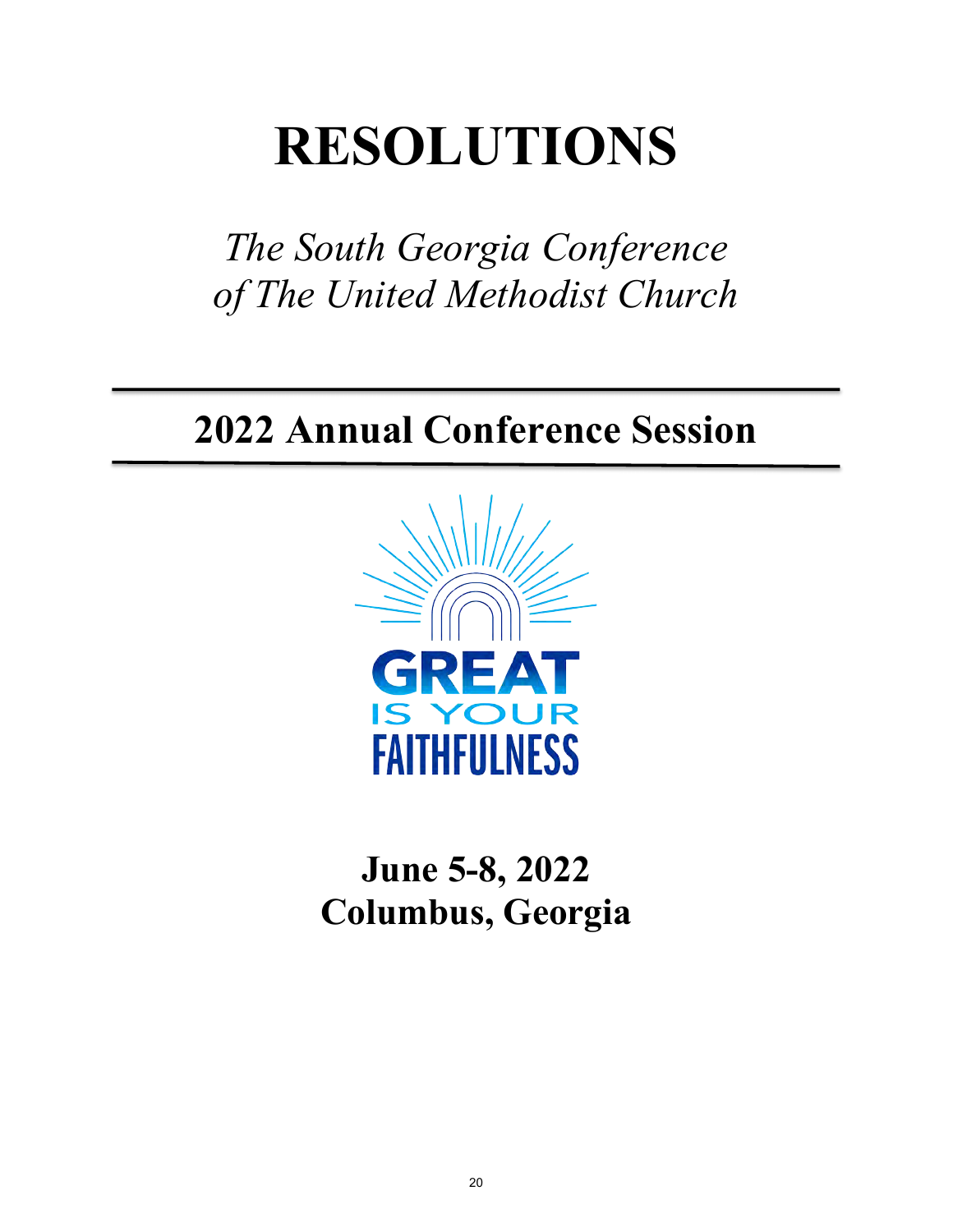| $\mathbf{1}$                    | RESOLUTION 1 - Say 'No' to Single-Use Plastic Resolution                                                                   |
|---------------------------------|----------------------------------------------------------------------------------------------------------------------------|
| $\overline{2}$                  | South Georgia Conference UMC                                                                                               |
| 3                               | February 2020                                                                                                              |
| 4                               |                                                                                                                            |
| $\mathsf S$<br>$\boldsymbol{6}$ | WHEREAS, "The earth belongs to the Lord, and everything in it – the world and all its people" (Psalm 24:1);                |
| $\overline{7}$                  | WHEREAS, as a community of faith we are responsible for the way we live and use God's creation, "those who are             |
| 8                               | trusted with something valuable must show they are worthy of that trust" (1 Corinthians 4:2); and                          |
| 9                               |                                                                                                                            |
| 10                              | WHEREAS, we, the people of The United Methodist Church affirm that "All creation is the Lord's, and we are                 |
| 11                              | responsible for the ways in which we use and abuse itGod has granted us stewardship of creation. We should meet            |
| 12                              | these stewardship duties through acts of loving care and respect" (The United Methodist Social Principles, The Book        |
| 13                              | of Discipline [2016] $\P$ 162); and                                                                                        |
| 14                              |                                                                                                                            |
| 15                              | WHEREAS, plastic pollution is an important problem that negatively impacts the environment and the health and              |
| 16                              | wellbeing of humans, animals, fish, and birds; and                                                                         |
| 17                              |                                                                                                                            |
| 18                              | WHEREAS, plastic never goes away. Plastic is a material made to last. Plastic cannot biodegrade; it breaks down            |
| 19                              | into smaller and smaller pieces. Disposed plastic materials can take thousands of years to break down causing              |
| 20                              | irreparable damage to water quality, sea life, and food supplies. Nevertheless, 33 percent of all plastic – water          |
| 21                              | bottles, bags, and straws – are used just once and thrown away; and                                                        |
| 22                              |                                                                                                                            |
| 23                              | WHEREAS, plastic piles up in the environment. Americans discard more than 30 million tons of plastic a year. Less          |
| 24                              | than 10 percent gets recycled. The rest ends up in landfills, is burned or becomes litter; and                             |
| 25                              |                                                                                                                            |
| 26                              | WHEREAS, plastic spoils our groundwater. There are thousands of landfills in the United States. Buried beneath             |
| 27                              | each one of them, toxic chemicals from plastics drain out and seep into groundwater, flowing downstream into lakes         |
| 28                              | and rivers. There are long-term risks of contamination of soils and groundwater by some additives and breakdown            |
| 29                              | by-products in plastics, which can become persistent organic pollutants; and                                               |
| 30<br>31                        | WHEREAS, plastic clogs cities' sewer systems and increases the risk of flooding. Larger pieces can fill with               |
| 32                              | rainwater, providing a breeding ground for disease-spreading mosquitos. Up to 13 million tons of plastic waste end         |
| 33                              | up in the ocean each year. Plastic marine debris found in our oceans or waterways is often consumer items such as          |
| 34                              | food wrappers, plastic beverage bottles, plastic bottle caps, plastic/foam cups, plastic container lids, plastic utensils, |
| 35                              | plastic drinking straws, plastic stirrers, plastic/foam carryout containers, Styrofoam coolers, and grocery bags.          |
| 36                              |                                                                                                                            |
| 37                              | WHEREAS, plastic threatens wildlife. Wildlife become entangled in plastic, they eat it or mistake it for food and          |
| 38                              | feed it to their young, and it is found littered in even extremely remote areas of the Earth. In our oceans alone,         |
| 39                              | plastic debris outweighs zooplankton by a ratio of 36-to-1. Over 260 species, including invertebrates, turtles, fish,      |
| 40                              | seabirds and mammals, have been reported to ingest or become entangled in plastic debris, resulting in impaired            |
| 41                              | movement and feeding, reduced reproductive output, lacerations, ulcers and death; and                                      |
| 42                              |                                                                                                                            |
| 43                              | WHEREAS, plastic adversely affects human health. Toxic chemicals leach out of plastic and are found in the blood           |
| 44                              | and tissue of people at every stage of life. Exposure to them is linked to cancers, birth defects, impaired immunity,      |
| 45                              | endocrine disruption and other ailments. While the plastics used to package our foods are usually nontoxic, most           |
| 46                              | plastics are laden with chemicals – from softeners (which can act as endocrine disruptors) to flame retardants (which      |
| 47                              | can be carcinogenic or toxic in higher concentrations). These chemicals can make it through groundwater, the ocean         |
| 48                              | and its food chain – and onto our plates.                                                                                  |
| 49                              |                                                                                                                            |
| 50                              | NOW THEREFORE, let it be resolved that those persons who are responsible for planning Conference, District,                |
| 51                              | and/or local church events adopt Creation Care practices that focus on waste prevention and waste reduction with           |
| 52                              | the goal of moving toward eliminating the use all single-use plastics.                                                     |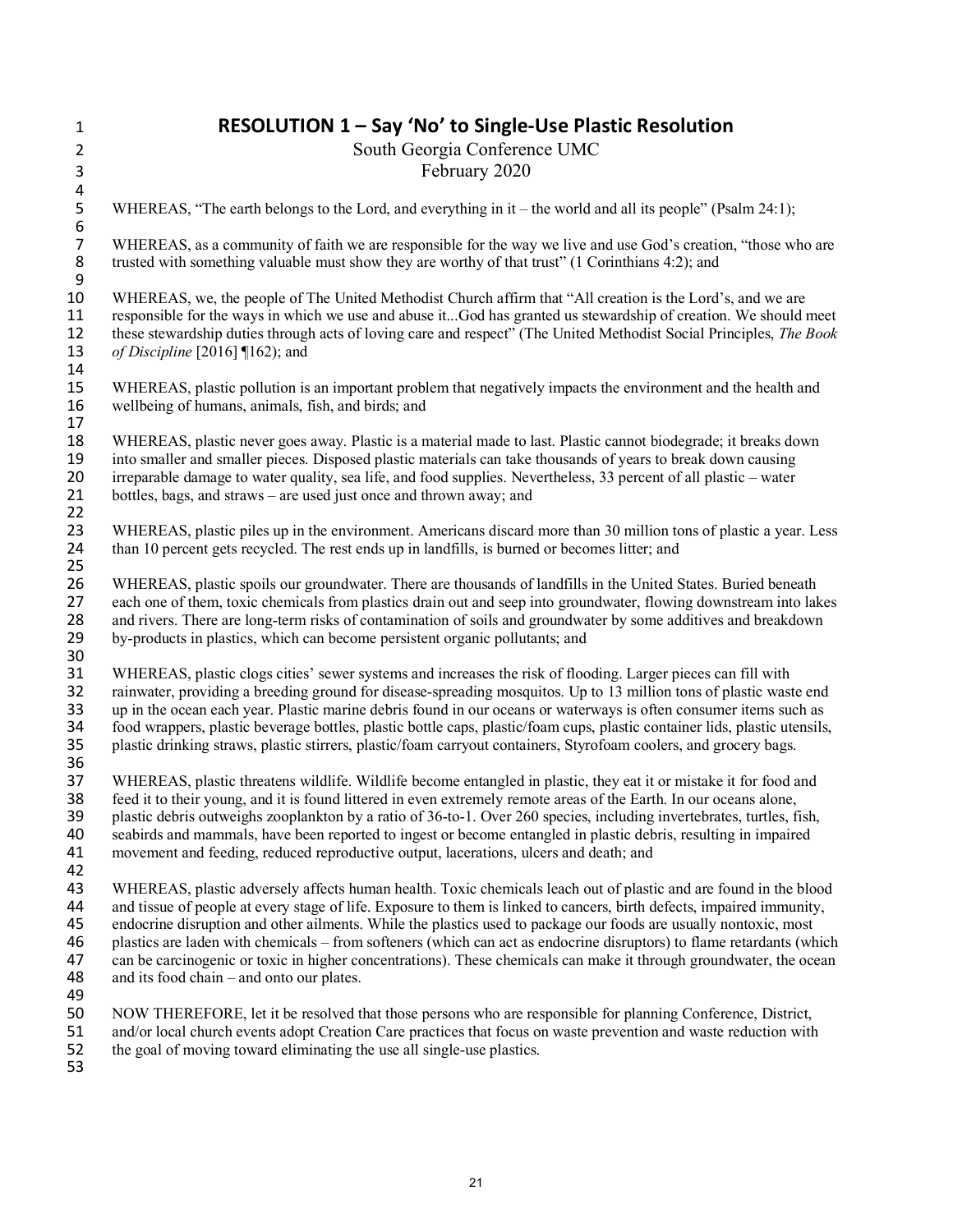| $\mathbf{1}$<br>$\mathbf 2$<br>3<br>$\pmb{4}$                | BE IT FURTHER RESOLVED, that, to this end, we will encourage our clergy and laity to learn more about what it<br>means to be faithful stewards of creation by intentionally eliminating single-use plastics in all their forms wherever<br>possible, as one way to be a faithful witness of our responsibility to care for God's earth.                                                                                                                                                                                          |
|--------------------------------------------------------------|----------------------------------------------------------------------------------------------------------------------------------------------------------------------------------------------------------------------------------------------------------------------------------------------------------------------------------------------------------------------------------------------------------------------------------------------------------------------------------------------------------------------------------|
| 5<br>$\boldsymbol{6}$<br>$\overline{\mathcal{I}}$<br>$\bf 8$ | Rev. Ashley Randall<br>Rev. Patricia A. Burns<br>Denise Rooks<br>Yolanda Sewell<br>Rev. J. Michael Culbreth                                                                                                                                                                                                                                                                                                                                                                                                                      |
| 9<br>10<br>11<br>12<br>13<br>14<br>15<br>16                  | Sources:<br>www.umc.org/what-we-believe/the-natural-world<br>www.umc.org/topics/topic-united-methodists-care-for-creation<br>www.unitedmethodistwomen.org/sustainability<br>www.umcjustice.org/what-we-care-about/environmental-justice<br>plasticpollutioncoalition.zendesk.com/hc/en-us/articles/222813127-Why-is-plastic-harmful-<br>marinedebris.noaa.gov/sites/default/files/publications-files/2018 Plastics Fact Sheet.pdf                                                                                                |
| 17                                                           | <b>RESOLUTION 2 - Resolution on Wage Equality (Equity)</b>                                                                                                                                                                                                                                                                                                                                                                                                                                                                       |
| 18                                                           | South Georgia Conference UMC                                                                                                                                                                                                                                                                                                                                                                                                                                                                                                     |
| 19                                                           | February 2020                                                                                                                                                                                                                                                                                                                                                                                                                                                                                                                    |
| 20<br>21<br>22<br>23                                         | WHEREAS, God shows no partiality. But in every nation whoever fears Him and works righteousness is accepted<br>by Him. (Acts 10:34b-35)                                                                                                                                                                                                                                                                                                                                                                                          |
| 24<br>25<br>26<br>27<br>28<br>29                             | WHEREAS, Jesus says the second greatest commandment is to love our neighbor as ourselves and that all the law<br>and the Prophets hang on that along with the greatest command to love the Lord our God with all of our heart and<br>with all our soul and with all of our minds. (Matthew 22:37-40). We acknowledge to love our neighbor entails to<br>treat our neighbor fairly. We also acknowledge our neighbor is not limited to just the ones who live next door, just<br>as it is not limited to those who agree with us. |
| 30<br>31<br>32                                               | WHEREAS, "We should not take advantage of a hired worker who is poor and needy, whether that worker is a<br>fellow Israelite or a foreigner residing in one of your towns." (Deuteronomy 24:14)                                                                                                                                                                                                                                                                                                                                  |
| 33<br>34<br>35                                               | WHEREAS, Exploitation or underpayment of workers is incompatible with Christ's commandment to love our<br>neighbor – a love that extends to all persons in all places, including the workplace.                                                                                                                                                                                                                                                                                                                                  |
| 36<br>37<br>38<br>39                                         | WHEREAS, A woman earns just 49 cents to the typical man's dollar, and when measured by total earnings across<br>the most recent 15 years for all workers who worked in at least one year, women workers face a wage gap of 51<br>percent in the 2001-2015 period.                                                                                                                                                                                                                                                                |
| 40<br>41<br>42                                               | WHEREAS, Christ teaches that faith requires action for social and spiritual well-being and especially care for the<br>poor and the oppressed.                                                                                                                                                                                                                                                                                                                                                                                    |
| 43<br>44<br>45<br>46                                         | WHEREAS, The United Methodist Church has been concerned about the plight of working men and women; now,<br>therefore, be it KNOWN that when one is treated unfairly due to his or her gender, that person is being oppressed<br>whether in the home, business, or community.                                                                                                                                                                                                                                                     |
| 47<br>48<br>49<br>50<br>51                                   | THEREFORE, Let it be resolved, since "The worker is worthy of his wages, he or she deserves fair compensation"<br>(1 Timothy 5:18) in all areas of business. Let us furthermore denounce any policies that prohibit, condone, or<br>reinforce the inopportunity for women to be paid less wages than men doing the same job. We ask that women be<br>treated fairly in their jobs by getting the same pay as their male counterparts and other minorities be treated fairly in<br>jobs with pay.                                 |
| 52<br>53<br>54<br>55                                         | In accordance with our Social Creed, "We commit ourselves to the rights of men, women, children, youth, young<br>adults, the aging, and people with disabilities; to the improvement of the quality of life; and to the rights and dignity<br>of all persons.                                                                                                                                                                                                                                                                    |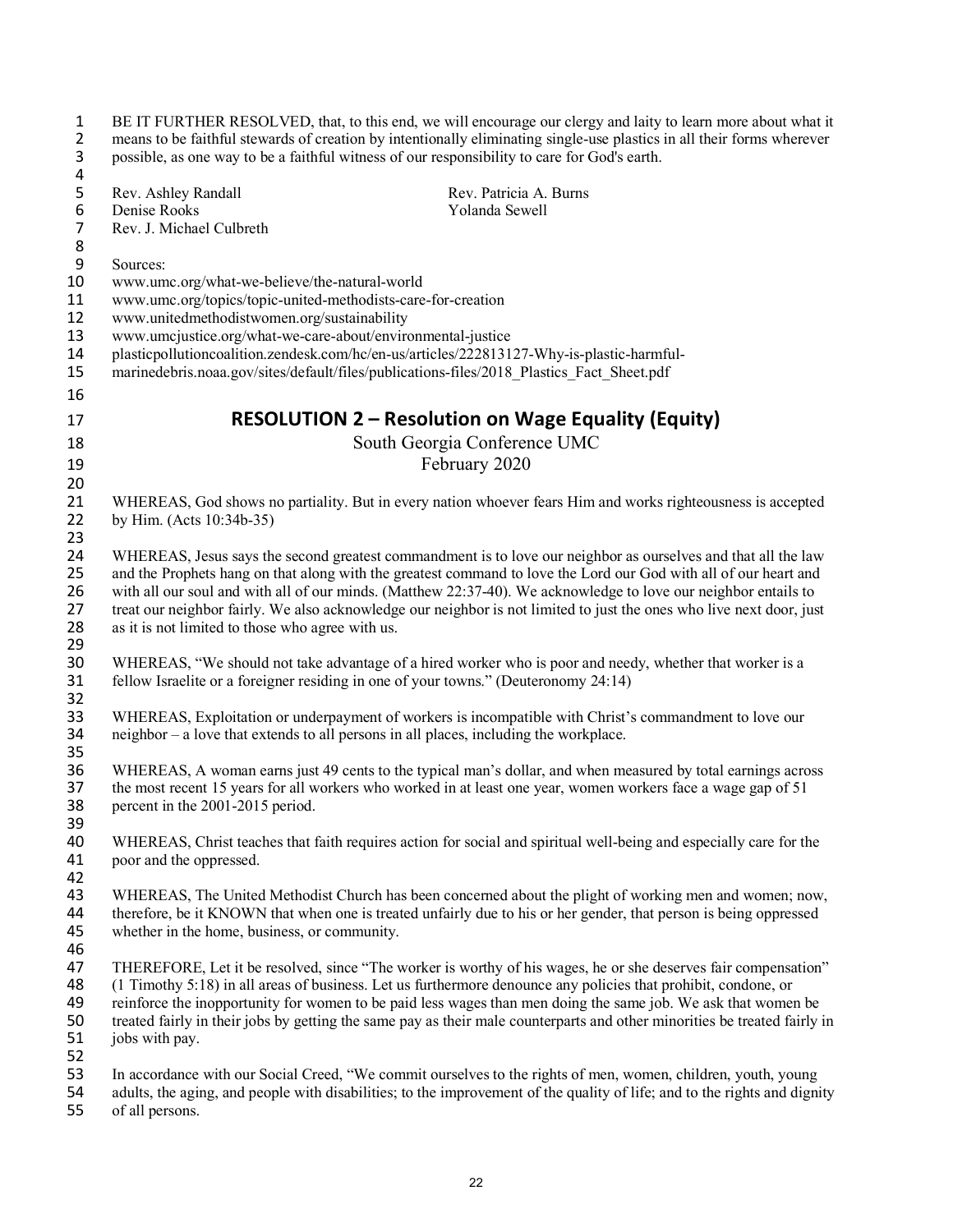1 We believe in the right and duty of persons to work for the glory of God and the good of themselves and others and<br>2 in the protection of their welfare in so doing; in the rights to property as a trust from God, collecti in the protection of their welfare in so doing; in the rights to property as a trust from God, collective bargaining, and responsible consumption; and in the elimination of economic and social distress."

 $\begin{array}{c} 4 \\ 5 \\ 6 \end{array}$ We further ask that the church and all of its members denounce the policies that do not grant equal employment 6 opportunities and Title IX in education, and support and adopt those policies which will help women enter higher paying jobs in fields and occupations that are still off limits to women. paying jobs in fields and occupations that are still off limits to women. 

| 9<br>10<br>11                          | Denise Rooks<br>Rev. Earnestine Campbell<br>Rev. Michael Powell                                                                                                                                                                                                                                                                     | Rev. Ashley Randall<br>Rev. Patricia A. Burns<br>Carol Banks                                                                                                                                          | Rev. Dr. Ivelisse Quiñones                                                                                                                                                                                                                                                                                                                               |  |
|----------------------------------------|-------------------------------------------------------------------------------------------------------------------------------------------------------------------------------------------------------------------------------------------------------------------------------------------------------------------------------------|-------------------------------------------------------------------------------------------------------------------------------------------------------------------------------------------------------|----------------------------------------------------------------------------------------------------------------------------------------------------------------------------------------------------------------------------------------------------------------------------------------------------------------------------------------------------------|--|
| 12<br>13<br>14<br>15<br>16<br>17<br>18 | www.umc.org/what-we-believe/our-social-creed<br>Defend the weak and the fatherless; uphold the cause of the poor and the oppressed. (Psalm 82:3)<br>www.umcjustice.org/what-we-care-about/women-and-children<br>iwpr.org/publications/annual-gender-wage-gap-2018/<br>iwpr.org/women-earn-just-half-of-what-men-earn-over-15-years/ |                                                                                                                                                                                                       |                                                                                                                                                                                                                                                                                                                                                          |  |
| 19                                     |                                                                                                                                                                                                                                                                                                                                     |                                                                                                                                                                                                       | RESOLUTION 3 - Resolution of the Delegation of the South Georgia Annual                                                                                                                                                                                                                                                                                  |  |
| 20                                     |                                                                                                                                                                                                                                                                                                                                     | Conference                                                                                                                                                                                            |                                                                                                                                                                                                                                                                                                                                                          |  |
| 21<br>22<br>23<br>24<br>25<br>26       | items to be considered there. <sup>1</sup>                                                                                                                                                                                                                                                                                          |                                                                                                                                                                                                       | Whereas, the postponement of the 2020 General Conference has meant a delay in consideration of the "Protocol for<br>Reconciliation and Grace Through Separation," the Delegation of The South Georgia Annual Conference calls on its<br>members, laypersons and clergypersons, to remember both the content and the intent of the "Protocol," one of the |  |
| 27<br>28<br>29<br>30<br>31             | South Georgia Conference.                                                                                                                                                                                                                                                                                                           |                                                                                                                                                                                                       | Whereas, the "Protocol" reflects the missional hope of its authors for The United Methodist Church – that our<br>church would be led by grace, we believe the same set of factors that prompted the sixteen persons to gather and<br>craft the Protocol, in late 2019, remain relevant today to the laypersons, clergypersons, and local churches of the |  |
| 32<br>33<br>34<br>35<br>36<br>37       | $\bullet$<br>$\bullet$<br>$\bullet$                                                                                                                                                                                                                                                                                                 | and interpretation of Scripture, theology and practice.<br>impeded, and the Church itself as well as its members have been injured.<br>disciples of Jesus Christ for the transformation of the world. | The United Methodist Church and its members have fundamental differences regarding their understanding<br>The United Methodist Church and its members are at an impasse, the Church's witness and mission is being<br>The United Methodist Church and its members have a deep desire to fulfill our long-stated mission to make                          |  |
| 38<br>39<br>40                         | $\bullet$<br>social classes.                                                                                                                                                                                                                                                                                                        |                                                                                                                                                                                                       | The United Methodist Church is committed to recognizing, respecting and protecting the rights and personal<br>dignity of every person, including people of all races, sexual orientations, genders, national origins, ages, and                                                                                                                          |  |
| 41<br>42<br>43<br>44                   | $\bullet$<br>respect of every person. <sup>2</sup>                                                                                                                                                                                                                                                                                  |                                                                                                                                                                                                       | Restructuring The United Methodist Church by separation resolves our differences, allowing each part of the<br>Church to remain true to its theological understanding, while recognizing the dignity, equality, integrity, and                                                                                                                           |  |
| 45<br>46<br>47<br>48<br>49             | made on the floor of an Annual Conference session.                                                                                                                                                                                                                                                                                  |                                                                                                                                                                                                       | Whereas, one important component aspect of the Protocol is a path that states, "Annual Conferences, whether in the<br>Central or Jurisdictional Conferences, may choose to vote on whether to affiliate with one of the Methodist<br>denominations pursuant to this Protocol." The "Protocol" included language that this would happen by a motion       |  |
| 50<br>51                               |                                                                                                                                                                                                                                                                                                                                     | merely a plan of separation or exit, but rather a plan for true reconciliation and grace; and                                                                                                         | Whereas, a careful review of the "Protocol for Reconciliation and Grace Through Separation" reveals that it is not                                                                                                                                                                                                                                       |  |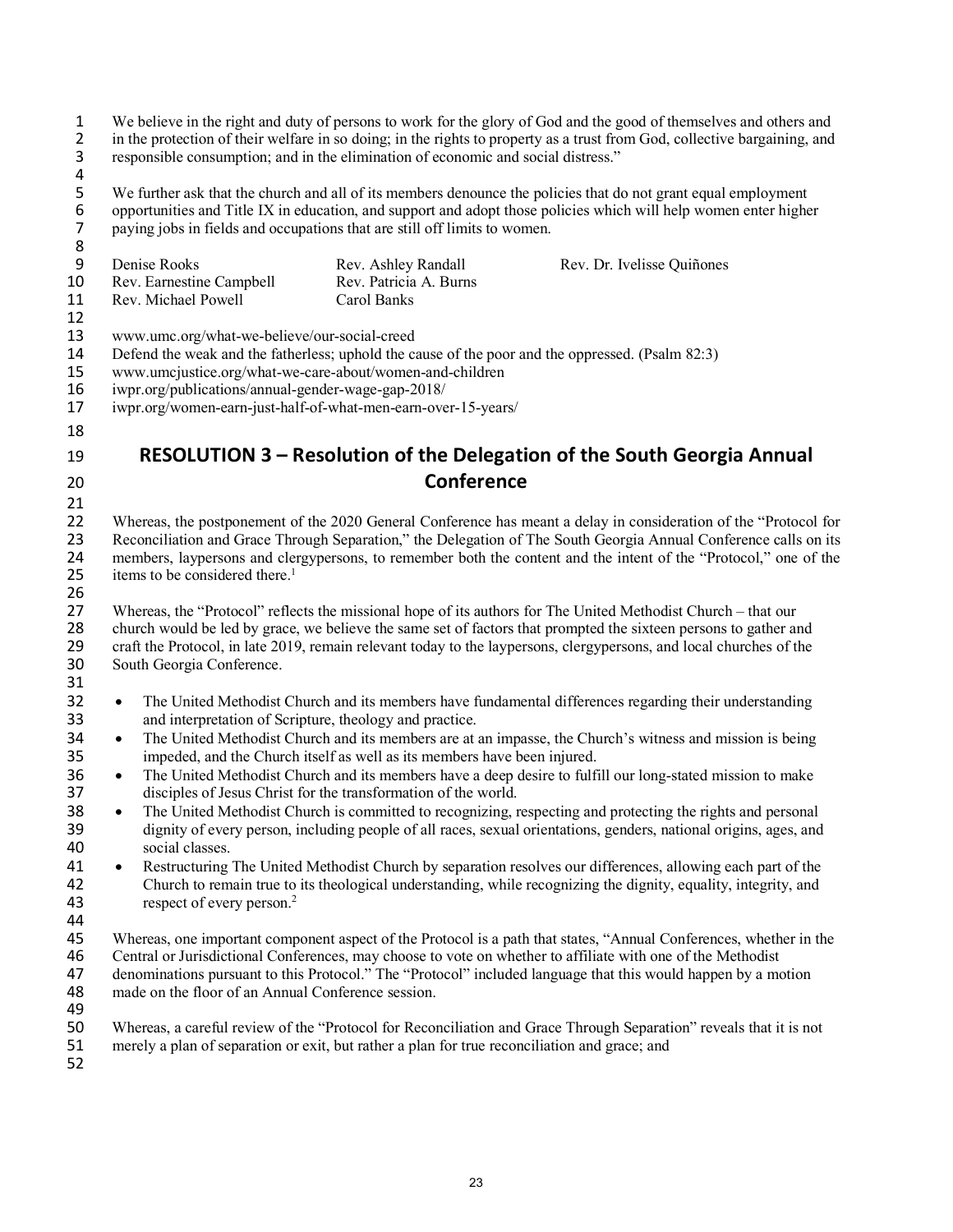| $\mathbf{1}$<br>$\overline{2}$<br>3 | Whereas, we are confident that South Georgia would be faithful to the spirit of the "Protocol," giving ample<br>pathways for any local church or clergy seeking a different path forward the means to affiliate based on God's<br>leading in their congregations and lives; and                                                                         |                                                                                                                                |  |
|-------------------------------------|---------------------------------------------------------------------------------------------------------------------------------------------------------------------------------------------------------------------------------------------------------------------------------------------------------------------------------------------------------|--------------------------------------------------------------------------------------------------------------------------------|--|
| 4<br>5<br>6<br>$\overline{7}$       | Whereas, the Delegation believes our witness to the world and the mission of Christ is best served by<br>consideration and vote of the South Georgia Annual Conference as a whole, now, therefore, be it                                                                                                                                                |                                                                                                                                |  |
| 8<br>9<br>10                        | Resolved, the Delegation calls upon the South Georgia Annual Conference to adopt this resolution stating its<br>intention of being affiliated with a traditional Wesleyan denomination when that path is allowable and wise.                                                                                                                            |                                                                                                                                |  |
| 11<br>12<br>13                      | South Georgia Conference                                                                                                                                                                                                                                                                                                                                | Signed by the Lay and Clergy Members of the current General and Jurisdictional Conference Delegation of the                    |  |
| 14                                  | Lay Members                                                                                                                                                                                                                                                                                                                                             | <b>Clergy Members</b>                                                                                                          |  |
| 15                                  | <b>Bill Hatcher</b>                                                                                                                                                                                                                                                                                                                                     | Jim Cowart                                                                                                                     |  |
| 16                                  | Jennifer Cowart                                                                                                                                                                                                                                                                                                                                         | Robert Beckum                                                                                                                  |  |
| 17                                  | Larry Price                                                                                                                                                                                                                                                                                                                                             | Doreen Smalls                                                                                                                  |  |
| 18                                  | Richard Shinhoster                                                                                                                                                                                                                                                                                                                                      | Jay Hanson                                                                                                                     |  |
| 19                                  | Brenda Adams                                                                                                                                                                                                                                                                                                                                            | Scott Hagan                                                                                                                    |  |
| 20                                  | Chuck Cowart                                                                                                                                                                                                                                                                                                                                            | Jimmy Towson                                                                                                                   |  |
| 21                                  | <b>Steve Rumford</b>                                                                                                                                                                                                                                                                                                                                    | David Thompson                                                                                                                 |  |
| 22                                  | Debbie Turner                                                                                                                                                                                                                                                                                                                                           | <b>Scott Tucker</b>                                                                                                            |  |
| 23                                  | Jeff Barker                                                                                                                                                                                                                                                                                                                                             | Alaina Harrison                                                                                                                |  |
| 24                                  |                                                                                                                                                                                                                                                                                                                                                         |                                                                                                                                |  |
| 25                                  | <sup>1</sup> Reconciliation And Grace Through Separation, accessed on July 28, 2021,                                                                                                                                                                                                                                                                    |                                                                                                                                |  |
| 26                                  | https://www.gracethroughseparation.com.                                                                                                                                                                                                                                                                                                                 |                                                                                                                                |  |
| 27                                  | $2$ ibid                                                                                                                                                                                                                                                                                                                                                |                                                                                                                                |  |
|                                     |                                                                                                                                                                                                                                                                                                                                                         |                                                                                                                                |  |
| 28                                  |                                                                                                                                                                                                                                                                                                                                                         |                                                                                                                                |  |
| 29                                  |                                                                                                                                                                                                                                                                                                                                                         | RESOLUTION 4 – A Resolution for a Called Session of the Annual Conference in                                                   |  |
| 30<br>31                            |                                                                                                                                                                                                                                                                                                                                                         | Response to a Meeting of the General Conference                                                                                |  |
| 32<br>33<br>34<br>35                | SUMMARY - The Resolution provides for a called session of the Annual Conference if General Conference meets<br>in 2022, to allow the Conference to make such decisions as it may choose in response to the General Conference, to<br>allow churches to petition for disaffiliation, and to clarify how church which wish to remain United Methodist may |                                                                                                                                |  |
|                                     | do so.                                                                                                                                                                                                                                                                                                                                                  |                                                                                                                                |  |
| 36<br>37                            |                                                                                                                                                                                                                                                                                                                                                         |                                                                                                                                |  |
|                                     | WHEREAS members and clergy of The United Methodist Church have been unable to agree on several aspects of                                                                                                                                                                                                                                               |                                                                                                                                |  |
| 38<br>39                            | theology and practice, including profound and irreconcilable disagreements over human sexuality, despite decades<br>of conversation and conferencing on the matter; and                                                                                                                                                                                 |                                                                                                                                |  |
| 40                                  |                                                                                                                                                                                                                                                                                                                                                         |                                                                                                                                |  |
| 41                                  |                                                                                                                                                                                                                                                                                                                                                         | WHEREAS the General Conference meeting in special session in February, 2019 provided a means for churches to                   |  |
| 42                                  | disaffiliate through a new ¶2553 of The Book of Discipline of The United Methodist Church and related legislation;                                                                                                                                                                                                                                      |                                                                                                                                |  |
| 43                                  | and                                                                                                                                                                                                                                                                                                                                                     |                                                                                                                                |  |
| 44                                  |                                                                                                                                                                                                                                                                                                                                                         |                                                                                                                                |  |
| 45                                  |                                                                                                                                                                                                                                                                                                                                                         | WHEREAS assuming the General Conference would meet in 2020, and that said Conference would adopt                               |  |
| 46                                  |                                                                                                                                                                                                                                                                                                                                                         | legislation and procedures such that $\sqrt{2553}$ would no longer be needed, $\sqrt{2553}$ was approved with an expiration of |  |
| 47                                  | December 31, 2023; and                                                                                                                                                                                                                                                                                                                                  |                                                                                                                                |  |
| 48                                  |                                                                                                                                                                                                                                                                                                                                                         |                                                                                                                                |  |
| 49                                  |                                                                                                                                                                                                                                                                                                                                                         | WHEREAS the South Georgia Annual approved a Disaffiliation Policy at the June, 2019 session; and                               |  |
| 50                                  |                                                                                                                                                                                                                                                                                                                                                         |                                                                                                                                |  |
| 51                                  |                                                                                                                                                                                                                                                                                                                                                         | WHEREAS the General Conference which was scheduled to meet in May, 2020 has been postponed due to the                          |  |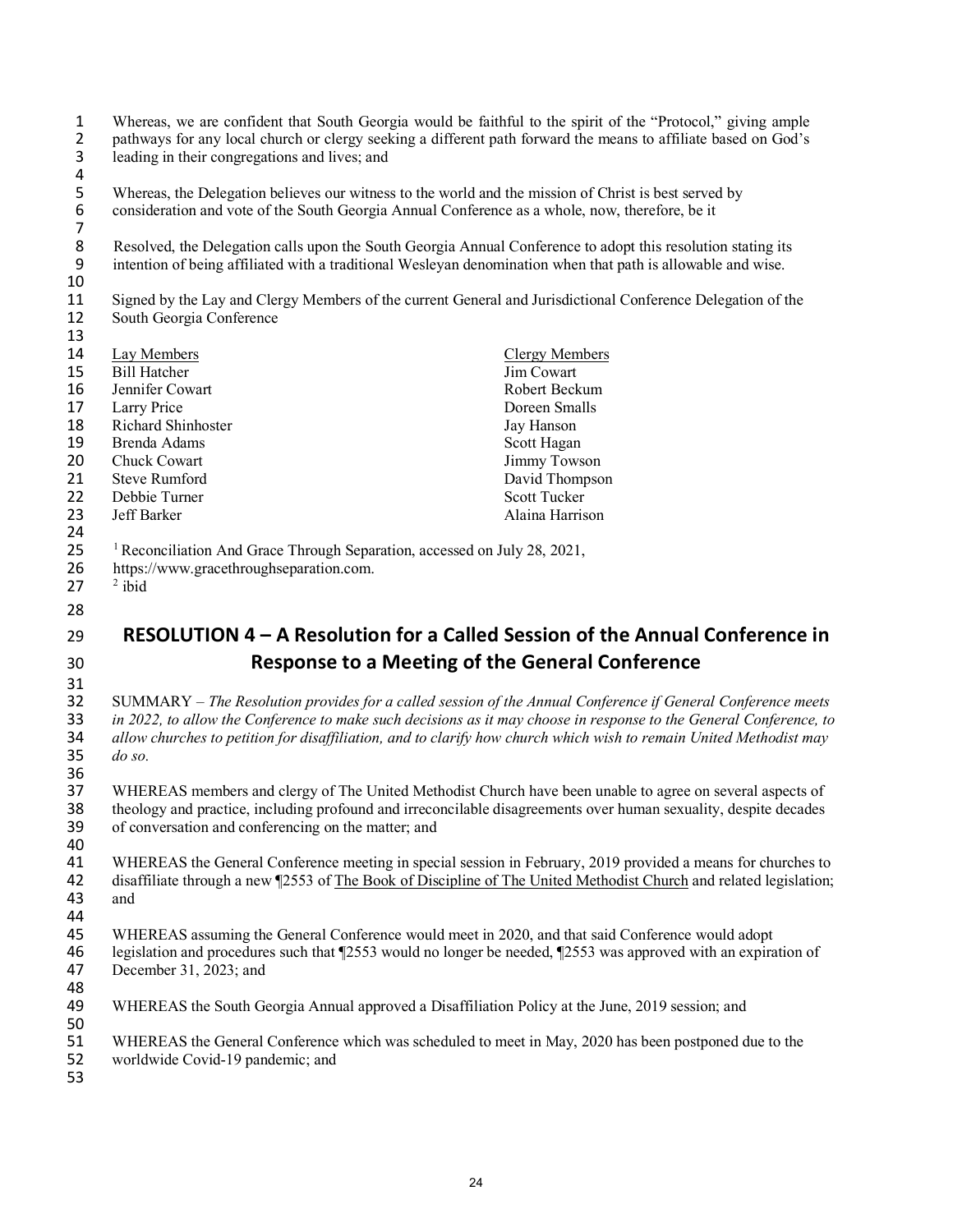1 WHEREAS legislation entitled "Protocol for Reconciliation and Grace Through Separation" ("The Protocol") has<br>2 been submitted to the General Conference, which legislation provides for an orderly separation of The United 2 been submitted to the General Conference, which legislation provides for an orderly separation of The United<br>3 Methodist Church into two or more denominations: and Methodist Church into two or more denominations; and 4<br>5 5 WHEREAS the impending expiration of ¶2553 is of concern to the members, clergy and churches of the South Georgia Annual Conference, especially if General Conference does not meet; and 6 Georgia Annual Conference, especially if General Conference does not meet; and

7 WHEREAS if General Conference does meet, the members, clergy, and churches of the South Georgia Conference 9 want the opportunity to respond to any legislation which may be approved, or to take such action as seems best to them, including possible disaffiliation from The United Methodist Church; and them, including possible disaffiliation from The United Methodist Church; and

11<br>12 12 WHEREAS many of our churches and clergy desire to remain in the South Georgia Conference hoping for General<br>13 Conference to meet and pass helpful legislation, but may be unwilling to remain if the window for disaffilia 13 Conference to meet and pass helpful legislation, but may be unwilling to remain if the window for disaffiliation 14 seems to be closing; 15

16 THEREFORE BE IT RESOLVED that if General Conference does meet in 2022, the South Georgia Annual 17 Conference set a Special Session to be held on Oct. 1, 2022, so that the conference may make decisions about the future of the Annual Conference, its churches, clergy, property, and all related matters, including but no 18 future of the Annual Conference, its churches, clergy, property, and all related matters, including but not limited to<br>19 withdrawing from The United Methodist Church and affiliating with a traditional Methodist denomin withdrawing from The United Methodist Church and affiliating with a traditional Methodist denomination. 20

21 BE IT FURTHER RESOLVED that the Annual Conference shall provide a means for churches to disaffiliate at this<br>22 called session, and for churches which wish to remain part of the United Methodist Church to do so. called session, and for churches which wish to remain part of the United Methodist Church to do so.

23<br>24 24 BE IT FURTHER RESOLVED that the present Disaffiliation Policy shall remain in effect for churches who wish to<br>25 withdraw at the June 2023 session of the Annual Conference. withdraw at the June 2023 session of the Annual Conference.

26<br>27 27 BE IT FURTHER RESOLVED that, since a one-day session does not have the expense of a multi-day session, the 28 registration fee for delegates be set at \$10.00; that the per diem reimbursement for retired clergy, lay members, and 29 others receiving the per diem be set at \$25.00 per day; and that the Council on Finance and Administration be 30 authorized to pay for the Conference from the Annual Conference session budget, then budgeted contingency funds<br>31 as needed. The estimated expense of a one-day conference, including building rental and audio-visual sup as needed. The estimated expense of a one-day conference, including building rental and audio-visual support, is not 32 to exceed \$15,000.

33<br>34 34 BE IT FURTHER RESOLVED that resolutions may be presented to this special session in keeping with the announced purpose of the session. Resolutions submitted in writing to the Committee on Resolutions at least 35 announced purpose of the session. Resolutions submitted in writing to the Committee on Resolutions at least 10<br>36 days prior to the session shall be posted on the Conference website, and such posting shall be deemed as 36 days prior to the session shall be posted on the Conference website, and such posting shall be deemed as having<br>37 besented those resolutions to the Conference, in order that a vote may be taken on the day of the specia 37 presented those resolutions to the Conference, in order that a vote may be taken on the day of the special session. 38 Resolutions shall be presented in accordance with our standing rules, except for these specific stipulations.

39

44

40 BE IT FURTHER RESOLVED that Standing Rule 3.1.3 shall be suspended to allow for materials to be prepared 41 and presented prior to the called Annual Conference session.

42<br>43 Respectfully submitted,

| 45 | Rev. Jim Cowart     | Dr. Anthony McPhail  | Rev. Jim Morrow  |
|----|---------------------|----------------------|------------------|
| 46 | Rev. David Thompson | Mr. Jeff Barker      | Rev. Randy Nease |
| 47 | Rev. Scott Tucker   | Rev. Steve Patton    | Ms. Anne Bosarge |
| 48 | Ms. Debbie Turner   | Dr. Nita Crump       | Dr. John Ray     |
| 49 | Rev. David Unkles   | Rev. Jay Hanson      | Rev. Jerry Roe   |
| 50 | Rev. Howard White   | Dr. Derek W. McAleer |                  |
| 51 |                     |                      |                  |
|    |                     |                      |                  |

- 52
- 53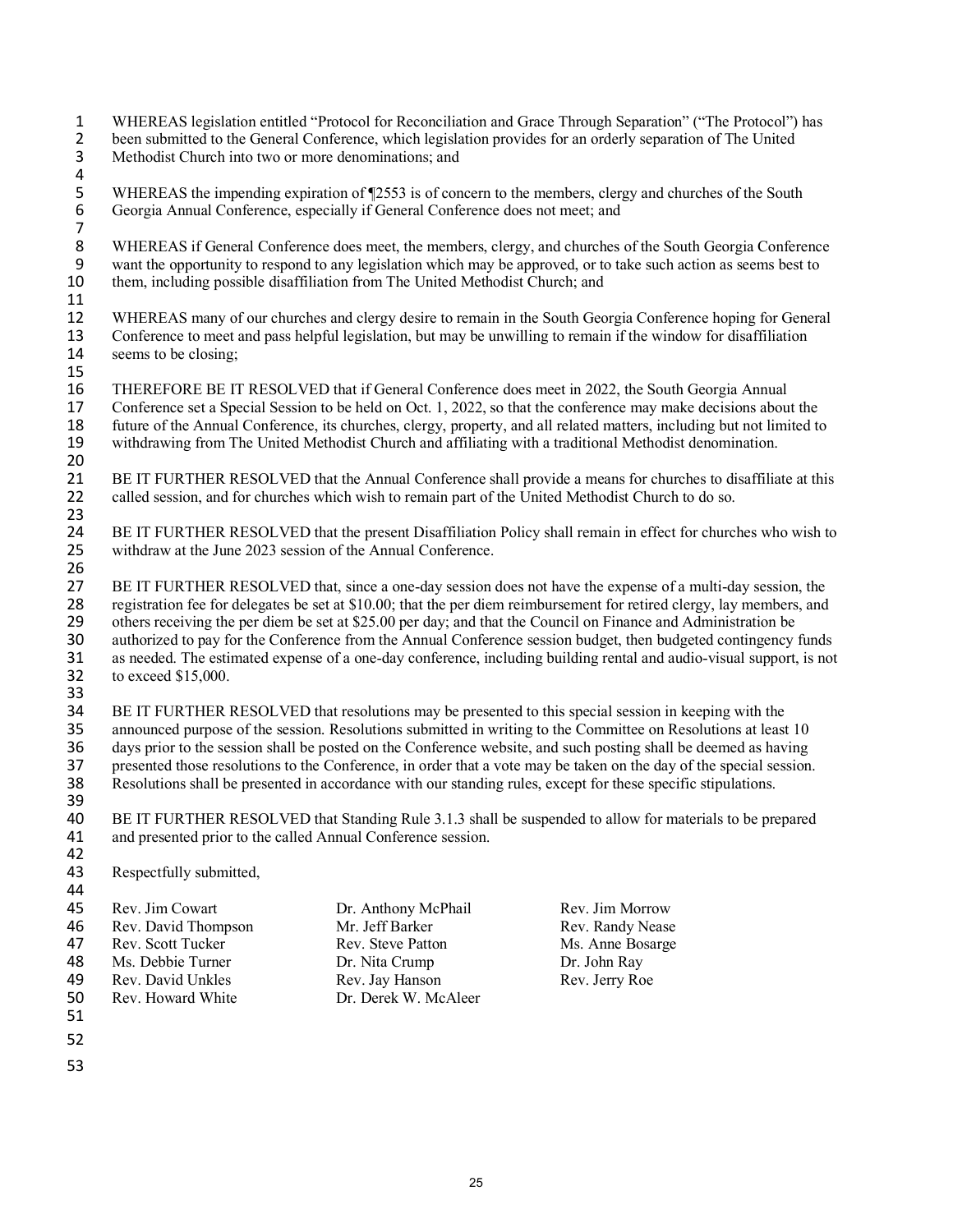## 1 **RESOLUTION 5 – A Resolution for a Called Session of the Annual Conference in**  2 **Response to a Decision of the Judicial Council**

3<br>4 SUMMARY – *The Resolution provides for a called session of the Annual Conference if Judicial Council issues a decision regarding the ability of conferences to withdraw from The United Methodist Church, to allow the Conference to make such decisions as it may choose in response to the General Conference, to allow churches to petition for disaffiliation, and to clarify how churches which wish to remain United Methodist may do so.* 

8<br>9 9 WHEREAS the Judicial Council has been asked by the Council of Bishop to issue a Declaratory Decision on<br>10 questions related to whether or not an annual conference may choose to withdraw from The United Methodist 10 questions related to whether or not an annual conference may choose to withdraw from The United Methodist 11 Church under the current 2016 Book of Discipline of The United Methodist Church; and

12<br>13 Whereas, the members, clergy and churches of the South Georgia Conference want the opportunity to respond to the ruling or to take such action as seems best to them, including possible disaffiliation from The United Methodist Church; and

17 WHEREAS many of our churches and clergy desire to remain in the South Georgia Conference hoping for General 18 Conference to meet and pass helpful legislation, or for Judicial Council to rule there is a legal path to disaffiliation<br>19 under the present Book of Discipline, but may be unwilling to remain if the window for leaving under the present Book of Discipline, but may be unwilling to remain if the window for leaving seems to be closing; 20

21 THEREFORE BE IT RESOLVED that if the Judicial Council does issue a decision in response to our petition or<br>22 related to our petition, the South Georgia Annual Conference set a Special Session to be held on a date withi 22 related to our petition, the South Georgia Annual Conference set a Special Session to be held on a date within 6<br>23 weeks of the date on which the decision is publicly issued, so that the conference may make decisions a 23 weeks of the date on which the decision is publicly issued, so that the conference may make decisions about the<br>24 future of the Annual Conference, its churches, clergy, property, and all related matters, including but 24 future of the Annual Conference, its churches, clergy, property, and all related matters, including but not limited to<br>25 withdrawing from The United Methodist Church and affiliating with a traditional Methodist denomin withdrawing from The United Methodist Church and affiliating with a traditional Methodist denomination.

26

27 BE IT FURTHER RESOLVED that The Bishop and Cabinet are authorized to set the date within the parameters in the above paragraph. the above paragraph. 29

30 BE IT FURTHER RESOLVED that the Annual Conference shall provide a means for churches to disaffiliate at this<br>31 called session, and for churches which wish to remain part of The United Methodist Church to do so. 31 called session, and for churches which wish to remain part of The United Methodist Church to do so. 32

33 BE IT FURTHER RESOLVED that the present Disaffiliation Policy shall remain in effect for churches who wish to<br>34 withdraw at the June 2023 session of the Annual Conference. withdraw at the June 2023 session of the Annual Conference.

35<br>36 36 BE IT FURTHER RESOLVED that, since a one-day session does not have the expense of a multi-day session, the registration fee for delegates be set at \$10.00; that the per diem reimbursement for retired clergy, lay members 37 registration fee for delegates be set at \$10.00; that the per diem reimbursement for retired clergy, lay members and 38 others receiving the per diem be set at \$25.00 per day; and that the Council on Finance and Administration be 39 authorized to pay for the Conference from the Annual Conference session budget, then budgeted contingency funds<br>40 as needed. The estimated expense of a one-day conference, including building rental and audio-visual sup as needed. The estimated expense of a one-day conference, including building rental and audio-visual support, is not 41 to exceed \$15,000.

42<br>43 BE IT FURTHER RESOLVED that resolutions may be presented to this special session in keeping with the 44 announced purpose of the session. Resolutions submitted in writing to the Committee on Resolutions at least 10 45 days prior to the session shall be posted on the Conference website, and such posting shall be deemed as having<br>46 presented those resolutions to the Conference, in order that a vote may be taken on the day of the speci 46 presented those resolutions to the Conference, in order that a vote may be taken on the day of the special session.<br>47 Resolutions shall be presented in accordance with our standing rules, except for these specific stip

Resolutions shall be presented in accordance with our standing rules, except for these specific stipulations.

48<br>49

16

49 BE IT FURTHER RESOLVED that Standing Rule 3.1.3 shall be suspended to allow for materials to be prepared 50 and presented prior to the called Annual Conference session.

51<br>52 Respectfully submitted,

53

Rev. David Thompson Mr. Jeff Barker

54 Rev. Jim Cowart **Dr. Anthony McPhail Rev. Jim Morrow**<br>55 Rev. David Thompson Mr. Jeff Barker Rev. Randy Nease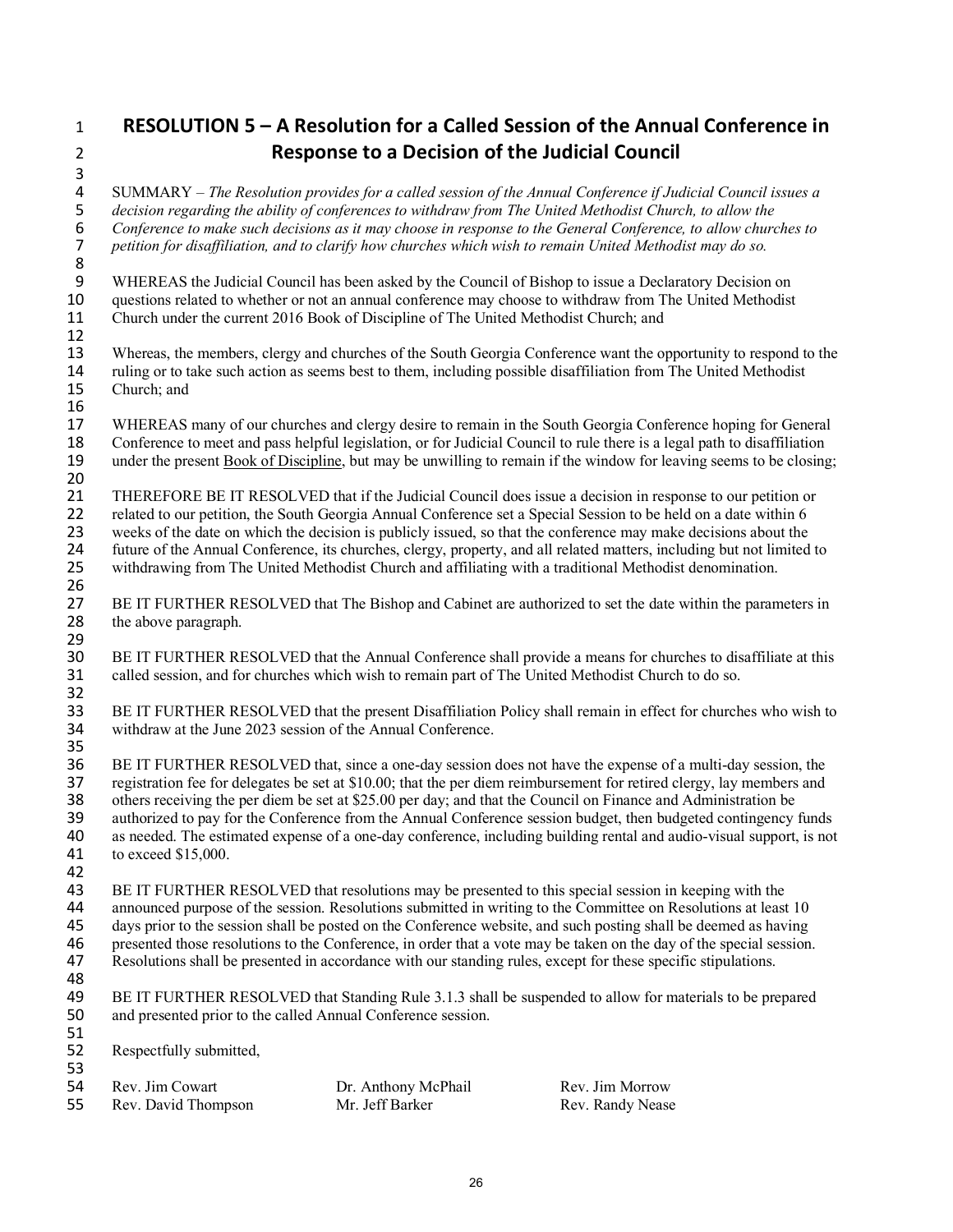1 Rev. Scott Tucker Ms. Anne Bosarge Rev. Steve Patton 2 Ms. Debbie Turner Dr. Nita Crump Dr. John Ray<br>
2 Ms. Debbie Turner Dr. Nita Crump Dr. John Ray<br>
2 Rev. David Unkles Rev. Jay Hanson Rev. Jerry Roe Rev. David Unkles<br>Rev. Howard White 4 Rev. Howard White Dr. Derek W. McAleer 5 6 **RESOLUTION 6 – Resolution to Amend the Disaffiliation Policy of the South**  7 **Georgia Conference** 8<br>9 9 SUMMARY – *This resolution amends the Disaffiliation Policy of the Annual Conference to provide for churches to*  petition for disaffiliation at called sessions of the Annual Conference. 11<br>12 12 WHEREAS The 2019 General Conference adopted legislation (¶2553) which allows for local churches to<br>13 disaffiliate from The United Methodist Church; and disaffiliate from The United Methodist Church; and 14<br>15 15 WHEREAS the 2019 session of the South Georgia Annual Conference adopted a process for disaffiliating from our 16 annual conference; and 17 18 WHEREAS the process adopted in South Georgia presumes the Annual Conference will meets in June to vote on<br>19 disaffiliations, and provides a time-line consistent with the needs of the appointive process, particularly th 19 disaffiliations, and provides a time-line consistent with the needs of the appointive process, particularly that 20 churches must hold their votes by April 1 to be eligible to disaffiliate in June; and 21<br>22 22 WHEREAS the Annual Conference is planning for potential special called sessions in response to possible meetings 23 of the Southeastern Jurisdictional Conference and/or General Conference, and/or a potential ruling by the Judicial 24 Council; and Council; and 25 26 WHEREAS churches might delay voting on whether or not to disaffiliate by April 1, 2022, if they knew they would 27 have another opportunity to disaffiliate at a special session later in 2022, should circumstances warrant disaffiliation<br>28 in their view: and in their view; and 29 30 WHEREAS the Annual Conference wants to provide for churches to disaffiliate at special sessions, and not have to 31 decide until such session is called; 32<br>33 33 THEREFORE, BE IT RESOLVED that the Disaffiliation Policy of the South Georgia Conference be amended to 34 provide for an adjusted timeline when the conference meets in special session; the specific amendment being to insert the words "unless a special session of the annual conference is called under the provision of  $\#9$ " 35 insert the words "unless a special session of the annual conference is called under the provision of  $\#9$ " into item 3 of the Conference Disaffiliation policy. The whole section shall then read: the Conference Disaffiliation policy. The whole section shall then read: 37 38 **3. Time Limits** – The vote by a local church conference to disaffiliate under this policy shall be made no 39 later than April 1 of the year in which the local church intends to seek Annual Conference consent to disaffiliate. If the decision is not made by April 1, the church may not request to disaffiliate until the i disaffiliate. If the decision is not made by April 1, the church may not request to disaffiliate until the next 41 year's session of annual conference, *unless a special session of the annual conference is called under the*  42 *provisions of #9*. The latest date by which a local church can elect to disaffiliate under this policy is April 1, 43 2023*.* 44<br>45 45 BE IT FURTHER RESOLVED that the Disaffiliation Policy of the South Georgia Conference be amended to 46 provide for an adjusted timeline should the conference meet in special session; the specific amendment being to add 47 a new section #9: 48 **9. Called Sessions of Annual Conference** – ¶603.5 provides that "a special session of the annual conference may be held at such time and at such place as shall have been determined by the ann 50 conference may be held at such time and at such place as shall have been determined by the annual 51 conference after consultation with the bishop, or by the bishop with the concurrence of three-fourths of the district superintendents. A special session of the annual conference shall have only such powers as a the district superintendents. A special session of the annual conference shall have only such powers as are 53 stated in the call." Should there be a called session of the annual conference after a meeting of the 54 General Conference or Southeastern Jurisdictional Conference or a ruling by the Judicial Council, and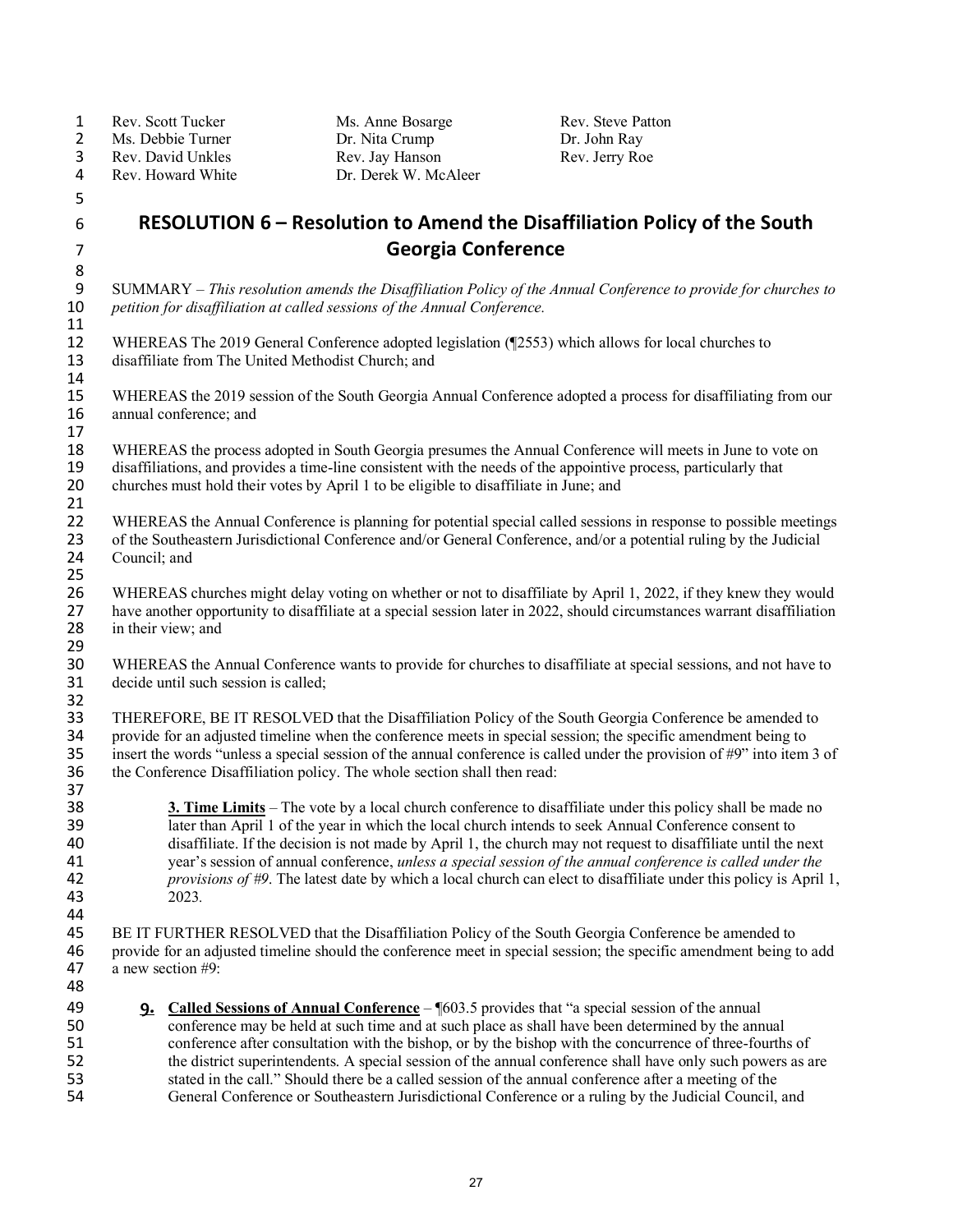| $\mathbf 1$<br>$\overline{2}$<br>3<br>4<br>5 | should the call include acting upon or responding to said General Conference or Southeastern<br>Jurisdictional Conference or Judicial Council decision, the Conference Chancellor, Director of<br>Administrative Services, and Bishop shall amend the time limits of this policy so as to allow churches to<br>present petitions for disaffiliation at the special session, provided that the timeline also allows for the<br>Bishop and Cabinet to make such appointments as may be necessary in consideration of disaffiliating<br>churches, and provided further that Disciplinary requirements for a called church conference are met. All |                  |                                                                                                                                                                                                                                                                                                                                           |
|----------------------------------------------|------------------------------------------------------------------------------------------------------------------------------------------------------------------------------------------------------------------------------------------------------------------------------------------------------------------------------------------------------------------------------------------------------------------------------------------------------------------------------------------------------------------------------------------------------------------------------------------------------------------------------------------------|------------------|-------------------------------------------------------------------------------------------------------------------------------------------------------------------------------------------------------------------------------------------------------------------------------------------------------------------------------------------|
| 6<br>$\overline{7}$<br>$\bf 8$               | other provisions of this policy shall be followed.                                                                                                                                                                                                                                                                                                                                                                                                                                                                                                                                                                                             |                  |                                                                                                                                                                                                                                                                                                                                           |
| 9<br>10<br>11<br>12                          |                                                                                                                                                                                                                                                                                                                                                                                                                                                                                                                                                                                                                                                |                  | If the Annual Conference special session presently called to meet on Aug 20, 2022, meets, then the deadline for<br>informing the District Superintendent that a church wishes to have a called Church Conference to discuss<br>disaffiliation shall be July 8, 2022, and the Church Conference must be held no later than August 5, 2022. |
| 13<br>14<br>15<br>16                         | If the Annual Conference special session presently called to meet on Oct. 1, 2022, meets, then the deadline for<br>informing the District Superintendent that a church wishes to have a called Church Conference to discuss<br>disaffiliation shall be Sept. 7, 2022, and the Church Conference must be held no later than Sept. 23, 2022.                                                                                                                                                                                                                                                                                                     |                  |                                                                                                                                                                                                                                                                                                                                           |
| 17<br>18<br>19                               |                                                                                                                                                                                                                                                                                                                                                                                                                                                                                                                                                                                                                                                |                  | BE IT FURTHER RESOLVED that Standing Rule 3.1.3 shall be suspended to allow for materials related to<br>disaffiliating churches to be prepared and presented prior to the called Annual Conference session.                                                                                                                               |
| 20<br>21                                     | Respectfully submitted,                                                                                                                                                                                                                                                                                                                                                                                                                                                                                                                                                                                                                        |                  |                                                                                                                                                                                                                                                                                                                                           |
| 22                                           | Rev. Jim Cowart                                                                                                                                                                                                                                                                                                                                                                                                                                                                                                                                                                                                                                | Rev. Jay Hanson  | Rev. Jerry Roe                                                                                                                                                                                                                                                                                                                            |
| 23                                           | Dr. Derek W. McAleer                                                                                                                                                                                                                                                                                                                                                                                                                                                                                                                                                                                                                           | Mr. Jeff Barker  | Dr. Anthony McPhail                                                                                                                                                                                                                                                                                                                       |
| 24                                           | Rev. David Thompson                                                                                                                                                                                                                                                                                                                                                                                                                                                                                                                                                                                                                            | Ms. Anne Bosarge | Rev. Jim Morrow                                                                                                                                                                                                                                                                                                                           |
| 25                                           | Rev. Scott Tucker                                                                                                                                                                                                                                                                                                                                                                                                                                                                                                                                                                                                                              | Dr. Nita Crump   | Rev. Randy Nease                                                                                                                                                                                                                                                                                                                          |
| 26                                           | Ms. Debbie Turner                                                                                                                                                                                                                                                                                                                                                                                                                                                                                                                                                                                                                              | Rev. Ben Gosden  | Rev. Steve Patton                                                                                                                                                                                                                                                                                                                         |
| 27                                           | Rev. David Unkles                                                                                                                                                                                                                                                                                                                                                                                                                                                                                                                                                                                                                              | Dr. John Ray     | Rev. Howard White                                                                                                                                                                                                                                                                                                                         |
| 28                                           | Dr. Ted Goshorn                                                                                                                                                                                                                                                                                                                                                                                                                                                                                                                                                                                                                                |                  |                                                                                                                                                                                                                                                                                                                                           |
| 29                                           |                                                                                                                                                                                                                                                                                                                                                                                                                                                                                                                                                                                                                                                |                  |                                                                                                                                                                                                                                                                                                                                           |

- 
- 
- **RESOLUTION 7 South Georgia Resolution in Response to the Judicial Council Declaratory Decision Stating an AC may Withdraw from the UMC**

32<br>33 33 We the people of the South Georgia Conference of The United Methodist Church love God and we love all of God's<br>34 people. We also love our Church and our Annual Conference. We value our covenantal relationship and belie people. We also love our Church and our Annual Conference. We value our covenantal relationship and believe the unity of our hearts and minds honors God and strengthens our witness.

 While we are deeply rooted in our Wesleyan heritage, we acknowledge God is doing a new thing in our day. With 38 open hearts and ears we continue to strive to hear the voice of God and sincerely seek the courage to faithfully obey.<br>39 Just as Peter and Paul employed different strategies and Paul and Barnabas set off to different m 39 Just as Peter and Paul employed different strategies and Paul and Barnabas set off to different mission fields, there<br>40 are times when God simultaneously launches movements in different directions. This appears to be o 40 are times when God simultaneously launches movements in different directions. This appears to be one of those<br>41 times. While it is possible for God to be in both movements, we, while respecting both, may only move forw 41 times. While it is possible for God to be in both movements, we, while respecting both, may only move forward together in one. together in one.

- Our Conference stands at a crossroads with two new paths in front of us; align with the UMC which is moving in a 45 new direction of greater inclusion for LBGTQ persons or align with a new Global Methodist Church which holds to<br>46 our current theological positions. our current theological positions.
- 

48 These days are filled with uncertainties, but one thing is clear: it is time to call the question and pick our path and<br>49 move forward in ministry. To that end be it moved that the 2022 South Georgia Annual Conference 49 move forward in ministry. To that end be it moved that the 2022 South Georgia Annual Conference vote by a simple majority on the following three items: majority on the following three items:

51<br>52

#1 To "declare our intentions" to remain together as an AC and withdraw from the UMC to join the Global Methodist Church (GMC).